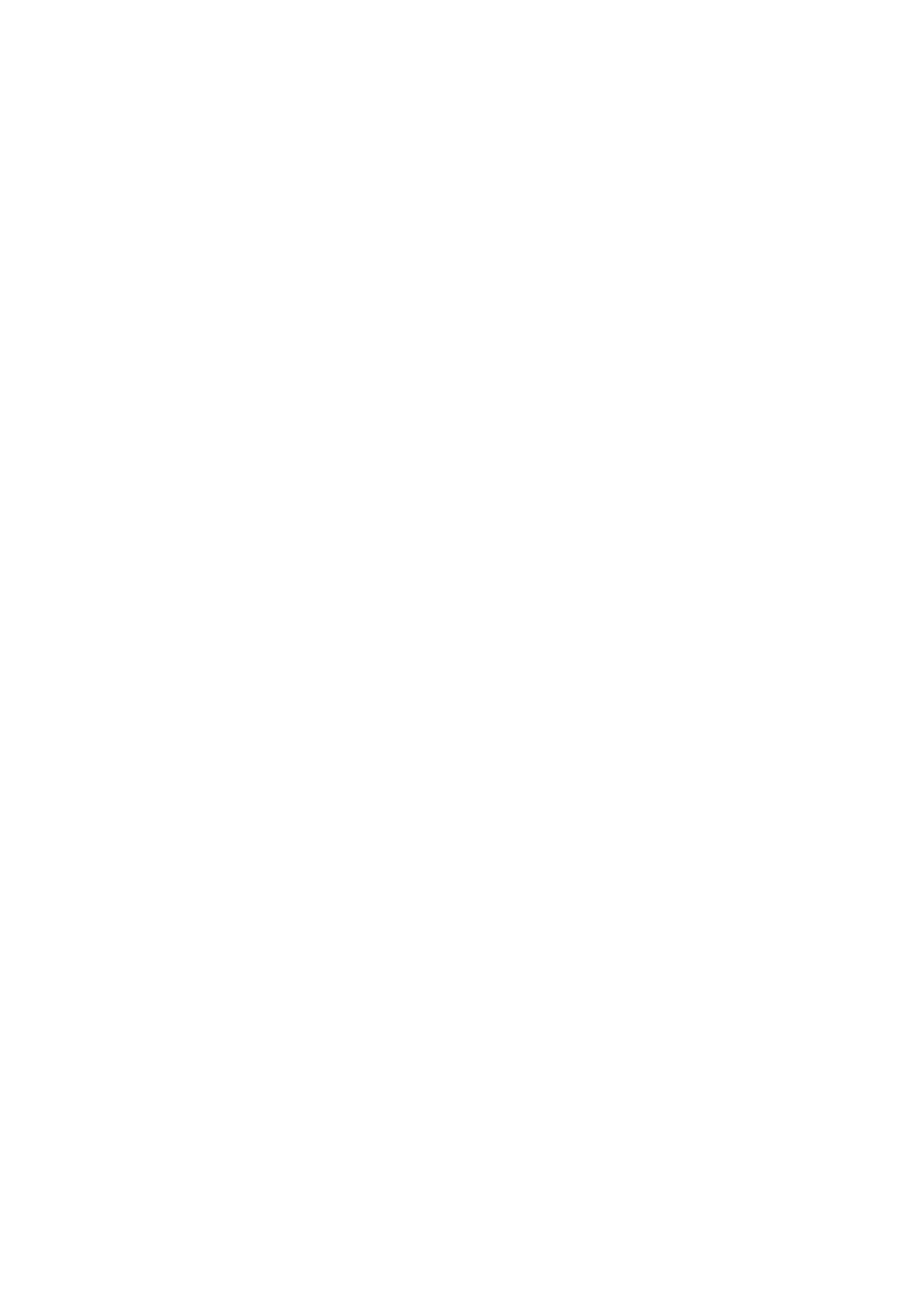

# **1 Participant**

| Organisation          |  |
|-----------------------|--|
| <b>Postal address</b> |  |
| Postal code           |  |
| Town                  |  |
| Website               |  |
| <b>Business ID</b>    |  |

# **2 Person in charge of the Energy Efficiency Agreement**<sup>1</sup>

<span id="page-2-0"></span>

| Name                        |  |
|-----------------------------|--|
| Job title                   |  |
| Site <sup>2</sup>           |  |
| Postal address <sup>2</sup> |  |
| Postal code <sup>2</sup>    |  |
| Town <sup>2</sup>           |  |
| <b>Telephone</b>            |  |
| <b>Mobile</b>               |  |
| E-mail                      |  |

# **3 Property stock included in the agreement**

In general, the Participant includes all energy use<sup>3</sup> under its control in the Property and Building Sector Energy Efficiency Agreement. In addition to joining this Commercial Property Action Plan, the Participant joins the Rental Housing Property Action Plan of the Property and Building Sector Energy Efficiency Agreement, if necessary.<sup>4</sup>

The property stock presented in section 4 of the Accession details represents the entire commercial property stock that is under the control of the organisation and within the scope of this Action Plan<sup>5</sup>:

<span id="page-2-1"></span>

**Yes** □ starting point

**No exclusion and jus[t](#page-2-1)ifiable grounds for it<sup>5</sup> must be presented in a separate attachment to <b>No** the accession document<sup>6</sup>

<sup>1</sup> 1 The person in charge of the agreement acts as a contact person in matters related to the implementation of this Action Plan, and also as the person in charge of all sites/groups of sites, unless such persons are not specified separately.

<sup>&</sup>lt;sup>2</sup> Please leave this field empty, if the site details of the Participant's Person in charge of the Energy Efficiency Agreement are the same as the corresponding details of the organisation above.

 $3$  Electricity, heat and fuels

<sup>&</sup>lt;sup>4</sup> If necessary, the Participant can also join the branch-specific Action Plans of the Energy Efficiency Agreement for Industries, if the energy use to be possibly included in them does not overlap with the energy use included in the Property and Building Sector Energy Efficiency Agreement.

<sup>&</sup>lt;sup>5</sup> In general, the Participant includes the entire commercial property stock under its control in the Property and Building Sector Energy Efficiency Agreement. If the Participant so wishes, it may, however, exclude buildings from the Property and Building Sector Energy Efficiency Agreement, if the buildings are protected by a plan based on the Land Use and Building Act, or protected under the Decree on the Protection of State-owned Buildings or the Act on the Protection of the Built Heritage, or are located on a site inscribed on the World Heritage List of the Convention concerning the Protection of the World Cultural and Natural Heritage, or if the buildings are subject to an agreement on the protection of buildings between authorities.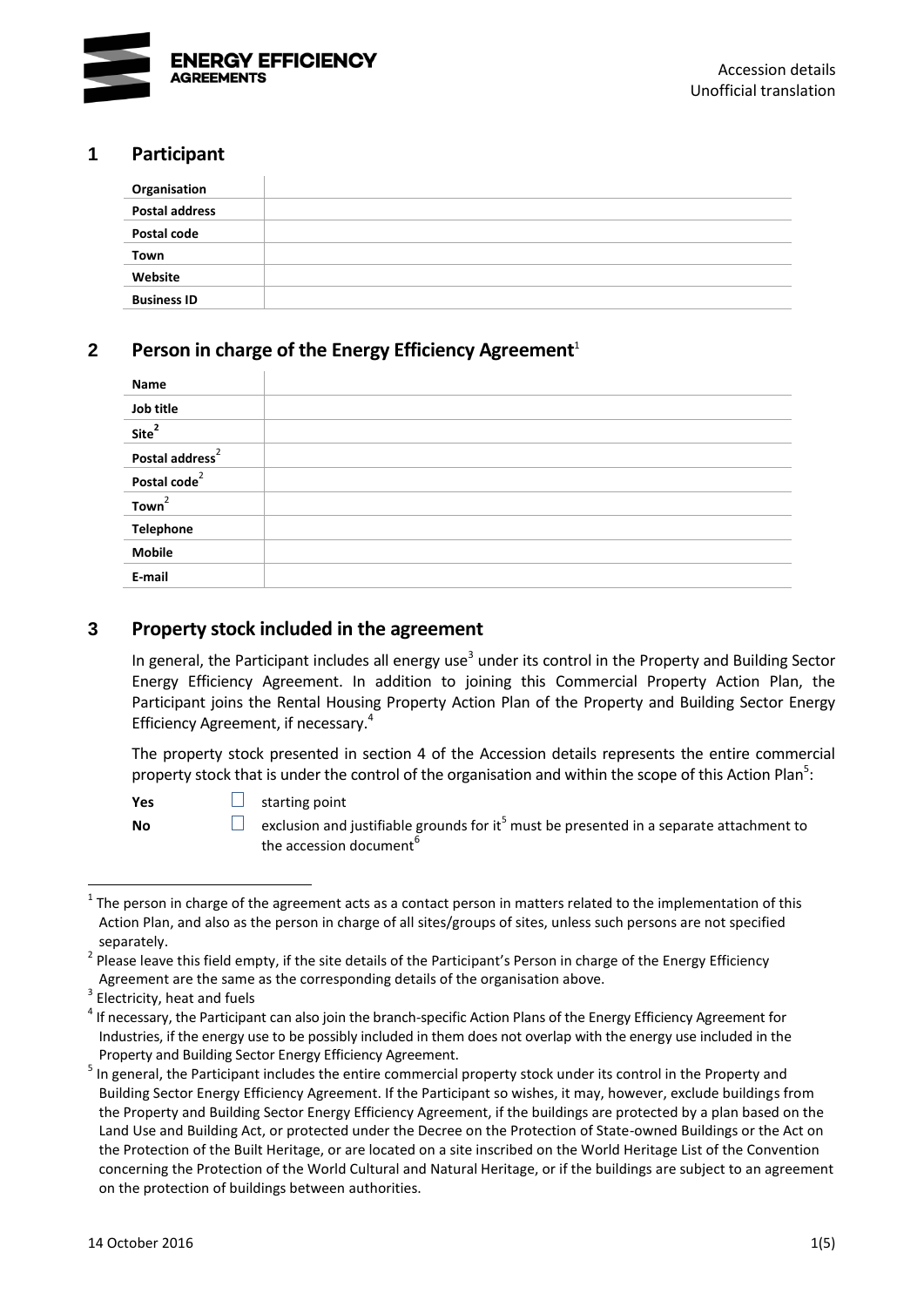

# **4 Property stock on accession in** \_\_\_\_\_\_\_\_ 7

The following table presents the total property stock that is included in the target group of this Commercial Property Action Plan, is under the under the control of the Participant, and is included in the agreement<sup>8</sup>.

# **Total property stock: Main use of the building Number of sites Total area, m<sup>2</sup>** Office buildings Commercial buildings Warehouses and logistics buildings Other buildings<sup>9</sup> **Total**

#### Sites and/or groups of sites<sup>10</sup>

As referred to in section 3.5.1 of the Action Plan, the obligations and actions of the Participant take place at the level of site and/or group of sites.

As a general rule, all annual reporting of the Participant, concerning both the energy and action data, is to be made by site/group of sites, as specified in this accession document.<sup>11</sup>

**The number of sites to be reported separately and the number of sites to be reported as groups of sites in this Action Plan:**

| <b>Properties reported as separate sites</b> (the property sites are not<br>included in the groups of sites)                 |  | total number of the sites              |  |
|------------------------------------------------------------------------------------------------------------------------------|--|----------------------------------------|--|
| Properties reported as groups of sites (property portfolio)<br>(the groups of sites do not include the property sites above) |  | total number of the<br>groups of sites |  |

The Participant's sites (property site), the groups of sites (property portfolio) and their persons in charge are specified in the table at the end of this appendix.

<sup>9</sup> For example, multi-purpose sites in which none of the building's uses exceeds 50% of the total area of the building

<sup>6</sup> The attached report must include the area and volume data that correspond with the commercial property stock data presented in section 4 also for the sites excluded from the scope of the agreement.

 $^7$  The year of the property stock data presented in the table in section 4.

 $^8$  If the Participant indicates in section 3 above that part of its property stock that is included in the target group of this Action plan will be excluded from the scope of this agreement scheme, the data corresponding with the data in this section must be presented in a separate attachment also for the excluded property stock, together with the grounds for the exclusion.

 $10$  If the Participant has a large number of fairly small and similar sites that belong to the same building category, some of the actions of the Action Plan may be allocated to a group of sites consisting of several sites, to be specified on accession.

<sup>&</sup>lt;sup>11</sup> The actions related to other agreement obligations, so-called measures for the implementation of the continuous improvement, can also be reported at the participant level, or at the reporting group level. If desired, a reporting group can be set up, in co-operation with the operator of the system and the Participant, from the sites or groups of sites specified in the accession document, before the first annual reporting takes place.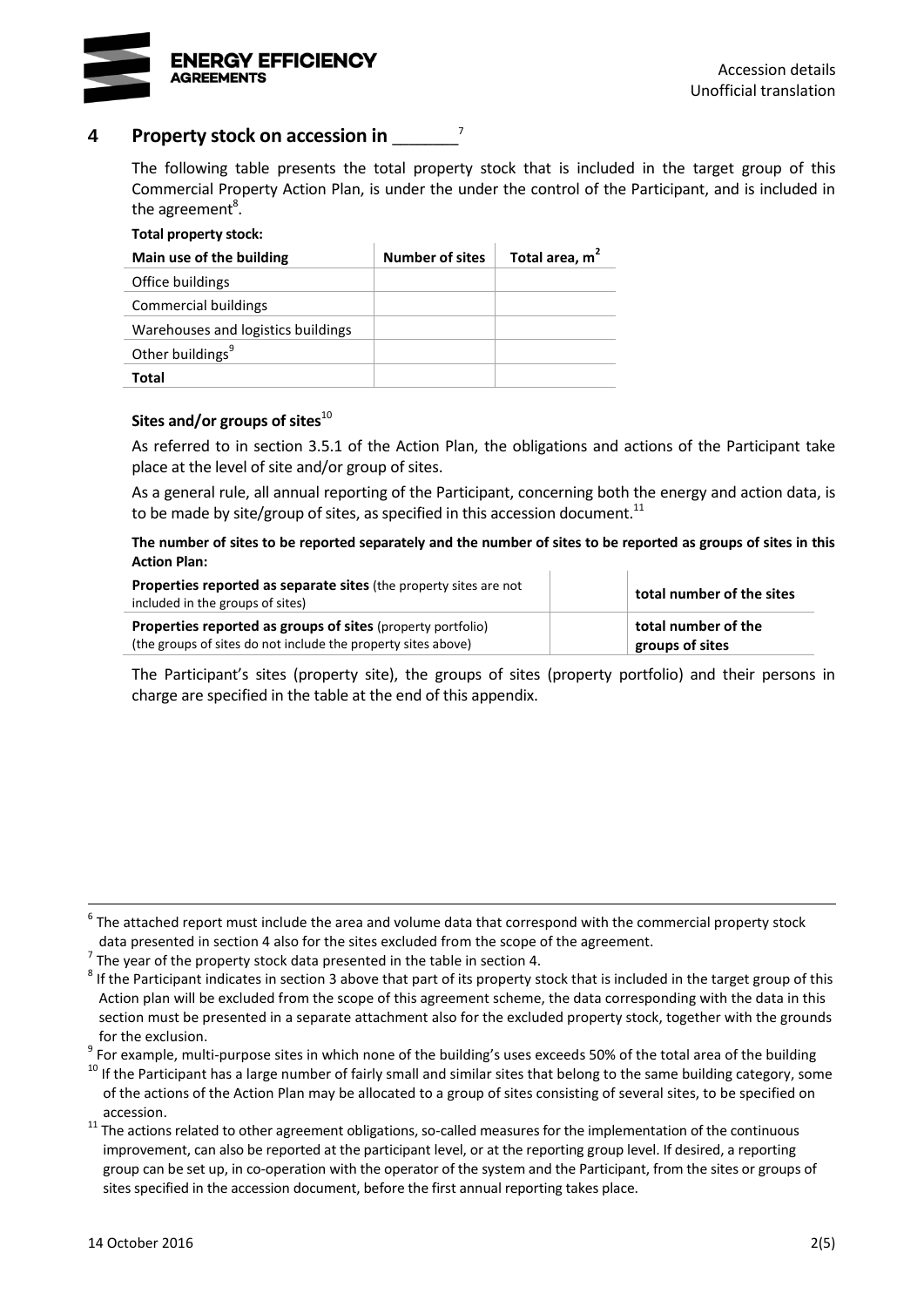

### **5 Energy use and water consumption in** \_\_\_\_\_\_\_\_\_\_

The table below presents the Participant's energy use that corresponds with the total property stock presented in section 4 above. The data is the data that represents the Participant's normal operation during the latest calendar year available at the time of accession.

<span id="page-4-2"></span><span id="page-4-0"></span>12

The energy use includes the total consumption of the real estate electricity, heat and fuels, where the share of heating is normalised to the appropriate reference location, on the basis of the site location.

| Electricity <sup>13</sup> | <b>MWh</b>     |                                                      |
|---------------------------|----------------|------------------------------------------------------|
| Heat                      | <b>MWh</b>     |                                                      |
| Fuels <sup>14</sup>       | <b>MWh</b>     |                                                      |
| <b>Total</b>              | <b>MWh</b>     |                                                      |
| Water consumption         | m <sup>3</sup> |                                                      |
| Heating electricity       | <b>MWh</b>     | Estimated share of the electricity consumption above |

# **6 Indicative energy savings targets for 2020 and 2025**

The Participant sets an indicative quantitative energy savings target (MWh) for the period 2017–2025<sup>15</sup>.

If the Participant has participated in the Energy Efficiency Agreement in 2008–2016 and wants to use the savings reported into the monitoring system of the Energy Efficiency Agreement scheme concerning the actions implemented during the period of 2014–2016, the Participant can alternatively set an indicative energy savings target (MWh) for 2014–2025 $^{16}$ .

<span id="page-4-1"></span>**The Participant sets an indicative energy savings target (MWh) for the agreement period 2017–2025 below: The Participant sets an indicative energy savings target (MWh) for the agreement period 2014–2025 below:**

The Participant's indicative quantitative energy savings target (MWh) for 2020 and 2025, in accordance with the agreement<sup>[15,](#page-4-0) [16](#page-4-1)</sup>, is calculated in the table below from the Participant's total energy use at the time of accession, presented is section 5.

**Energy savings targets set for the agreement period:** 

| Intermediate target for 2020   | MWh <sup>+</sup> | % | The target must be at least 4% <sup>18</sup>   |
|--------------------------------|------------------|---|------------------------------------------------|
| <b>Overall target for 2025</b> | MWh <sup>⊹</sup> | % | The target must be at least 7.5% <sup>18</sup> |

 $12$  The year of the data presented in the table in section 5.

<sup>13</sup> Includes only the real estate electricity, not the tenants' electricity consumption. Includes the real estate electricity used for heating.

<sup>&</sup>lt;sup>14</sup> For example, oil, natural gas, wood chips (Note! Heat generated by fuels is not included under "Heat"). Net heat contents published by Statistics Finland are used as the conversion factors for energy unit (publication from 2014: [http://pxweb2.stat.fi/sahkoiset\\_julkaisut/energia2014/html/suom0018.htm](http://pxweb2.stat.fi/sahkoiset_julkaisut/energia2014/html/suom0018.htm) ).

 $15$  The Participant sets an indicative energy savings target of at least 7.5% for 2017–2025 and an intermediate target of 4% for 2020. The Participant's energy use in the target years 2020 and 2025 is not required to be lower than the baseline included in the agreement.

 $16$  The Participant sets an indicative energy savings target of at least 10.5% for 2014–2025 and an intermediate target of 7% for 2020. The Participant's energy use in the target years 2020 and 2025 is not required to be lower than the baseline included in the agreement.

 $17$  For example, if the total energy use (section 5) is 1,000 MWh and the target is set for the agreement period 2017– 2025, the participant's intermediate target for 2020 must be at least 4%, i.e. 40 MWh – correspondingly, for the period 2014–2025 at least 7%, i.e. 70 MWh.

<sup>&</sup>lt;sup>18</sup> Note! The intermediate target for 2020 must be at least 7% and, correspondingly, the target for 2025 must be at least 10.5% of the energy use presented in section 5, if the participant sets the target for the period 2014–2025.

 $19$  For example, if the total energy use (section 4) is 1,000 MWh and the target is set for the agreement period 2017– 2025, the participant's overall target for 2025 must be at least 7.5%, i.e. 75 MWh – correspondingly, for the period 2014–2025 at least 10.5%, i.e. 105 MWh.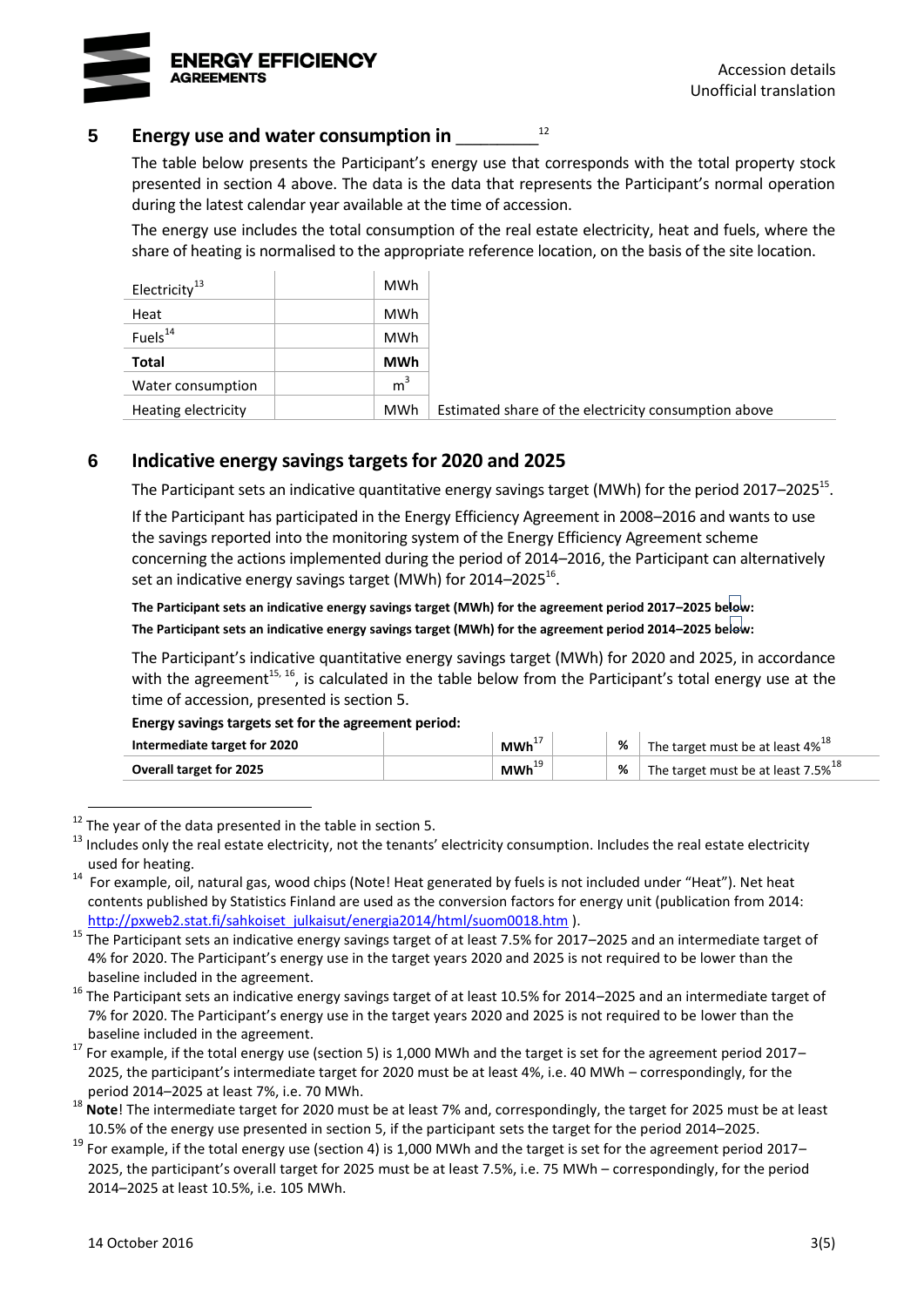

# **7 Annual reporting of the Energy Efficiency Agreements – energy data**

We request authorisation for Motiva Ltd to annually hand over to Statistics Finland the energy data (electricity, heat and fuels) gathered for the annual reporting of the Property and Building Sector Energy Efficiency Agreement 2017–2025, to be used for the purpose of statistics. The authorisation makes it possible to use the gathered energy data in the energy statistics on the service sector produced by Statistics Finland and in the related development.

The principles governing the processing and confidentiality of the data of Statistics Finland can be found in the Finnish Statistics Act.

<http://www.finlex.fi/fi/laki/ajantasa/2004/20040280>

#### **Authorisation**

We authorise Motiva Ltd to annually hand over to Statistics Finland the energy data (electricity, heat and fuels) gathered for the annual reporting of the Energy Efficiency Agreement, to be used by Statistics Finland in the production of statistics. The authorisation will be valid until the end of 2026, unless Motiva Ltd<sup>20</sup> and the Energy Authority<sup>21</sup> are not separately notified in writing of the termination of the authorisation.

| $\Box$ Yes, we give authorisation |
|-----------------------------------|
|                                   |
|                                   |

We do not authorise Motiva Ltd to hand over to Statistics Finland the energy data (electricity, heat and fuels) gathered for the annual reporting of the Energy Efficiency Agreement.

\_\_\_\_\_\_\_\_\_\_\_\_\_\_\_\_\_\_\_\_\_\_\_\_\_\_\_\_\_\_\_ \_\_\_\_\_\_\_\_\_\_\_\_\_\_\_\_\_\_\_\_\_\_\_\_\_\_\_\_\_\_\_\_\_

\_\_\_\_\_\_\_\_\_\_\_\_\_\_\_\_\_\_\_\_\_\_\_\_\_\_\_\_\_\_\_ \_\_\_\_\_\_\_\_\_\_\_\_\_\_\_\_\_\_\_\_\_\_\_\_\_\_\_\_\_\_\_\_\_

 $\Box$  We do not give authorisation

**Signature**

Place and date **Place and date Participant** 

1

Signature **Name in block capitals** Signature **Name in block capitals** 

<sup>20</sup> seuranta-apu@motiva.fi

<sup>&</sup>lt;sup>21</sup>[kirjaamo@energiavirasto.fi](mailto:kirjaamo@energiavirasto.fi)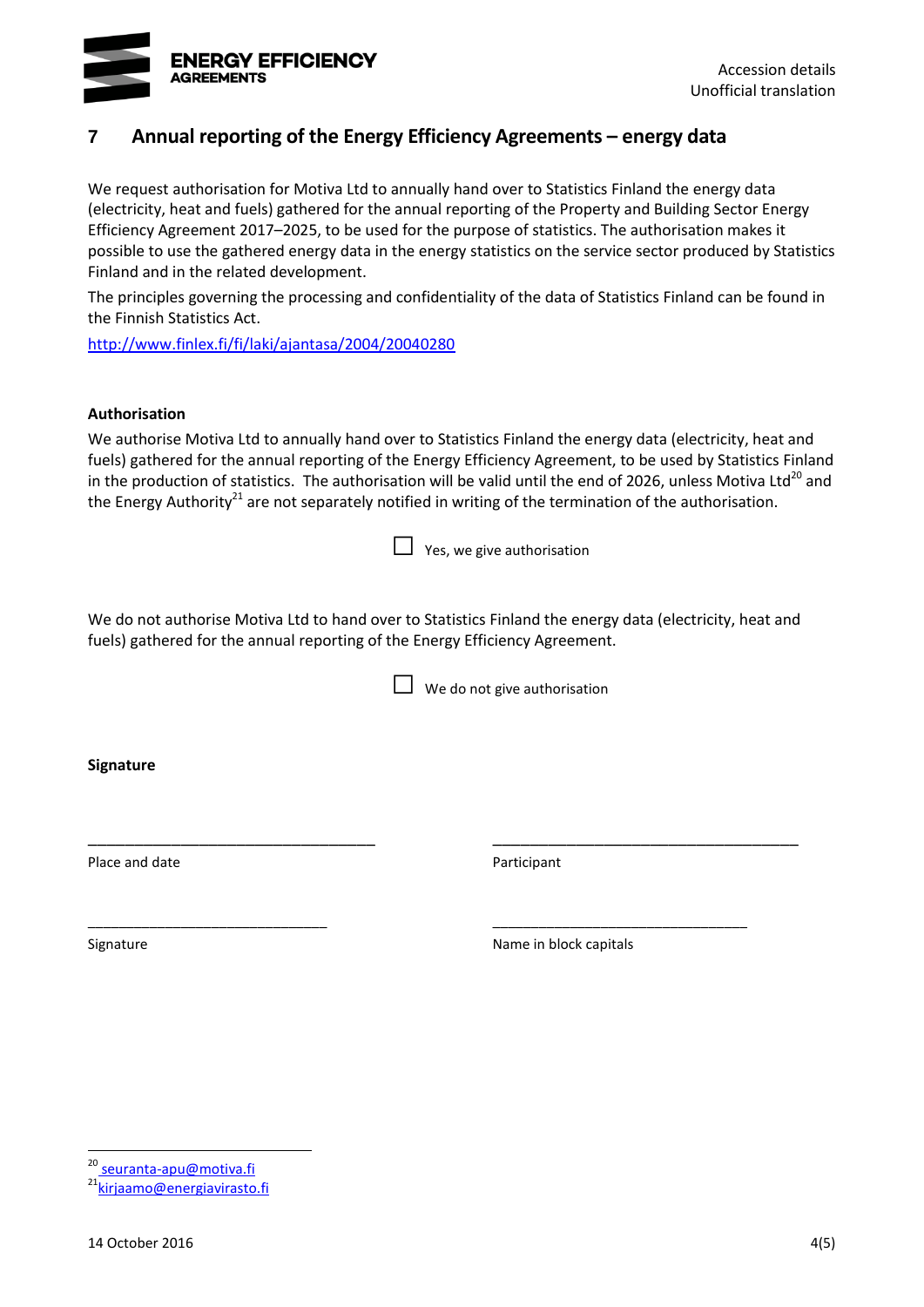

|                         | Name of the site (property site)/group of sites (property portfolio)               | Number $^{22}$ | Area, $m2$ |
|-------------------------|------------------------------------------------------------------------------------|----------------|------------|
|                         | Name and e-mail address of the person in charge of the site/group of sites $^{23}$ |                |            |
| $\mathbf 1$             |                                                                                    |                |            |
|                         |                                                                                    |                |            |
| $\overline{\mathbf{c}}$ |                                                                                    |                |            |
|                         |                                                                                    |                |            |
| $\mathbf 3$             |                                                                                    |                |            |
|                         |                                                                                    |                |            |
| $\pmb{4}$               |                                                                                    |                |            |
|                         |                                                                                    |                |            |
| $\overline{\mathbf{5}}$ |                                                                                    |                |            |
|                         |                                                                                    |                |            |
| $\boldsymbol{6}$        |                                                                                    |                |            |
|                         |                                                                                    |                |            |
| $\overline{\mathbf{z}}$ |                                                                                    |                |            |
|                         |                                                                                    |                |            |
| $\pmb{8}$               |                                                                                    |                |            |
|                         |                                                                                    |                |            |
| $\boldsymbol{9}$        |                                                                                    |                |            |
|                         |                                                                                    |                |            |
| ${\bf 10}$              |                                                                                    |                |            |
|                         |                                                                                    |                |            |
| 11                      |                                                                                    |                |            |
|                         |                                                                                    |                |            |
| ${\bf 12}$              |                                                                                    |                |            |
|                         |                                                                                    |                |            |
| 13                      |                                                                                    |                |            |
|                         |                                                                                    |                |            |
| ${\bf 14}$              |                                                                                    |                |            |
|                         |                                                                                    |                |            |

If the number of sites/groups of sites exceeds 14, this page can be copied, as necessary.

 $^{22}$  The number of sites in the group of sites in question. If the site is to be reported separately, enter "1" in the column.

<sup>23</sup> If a person in charge is not appointed for each site/group of sites, the person in charge of the agreement, specified in section 2, also acts as the person in charge of the site/group of sites in question.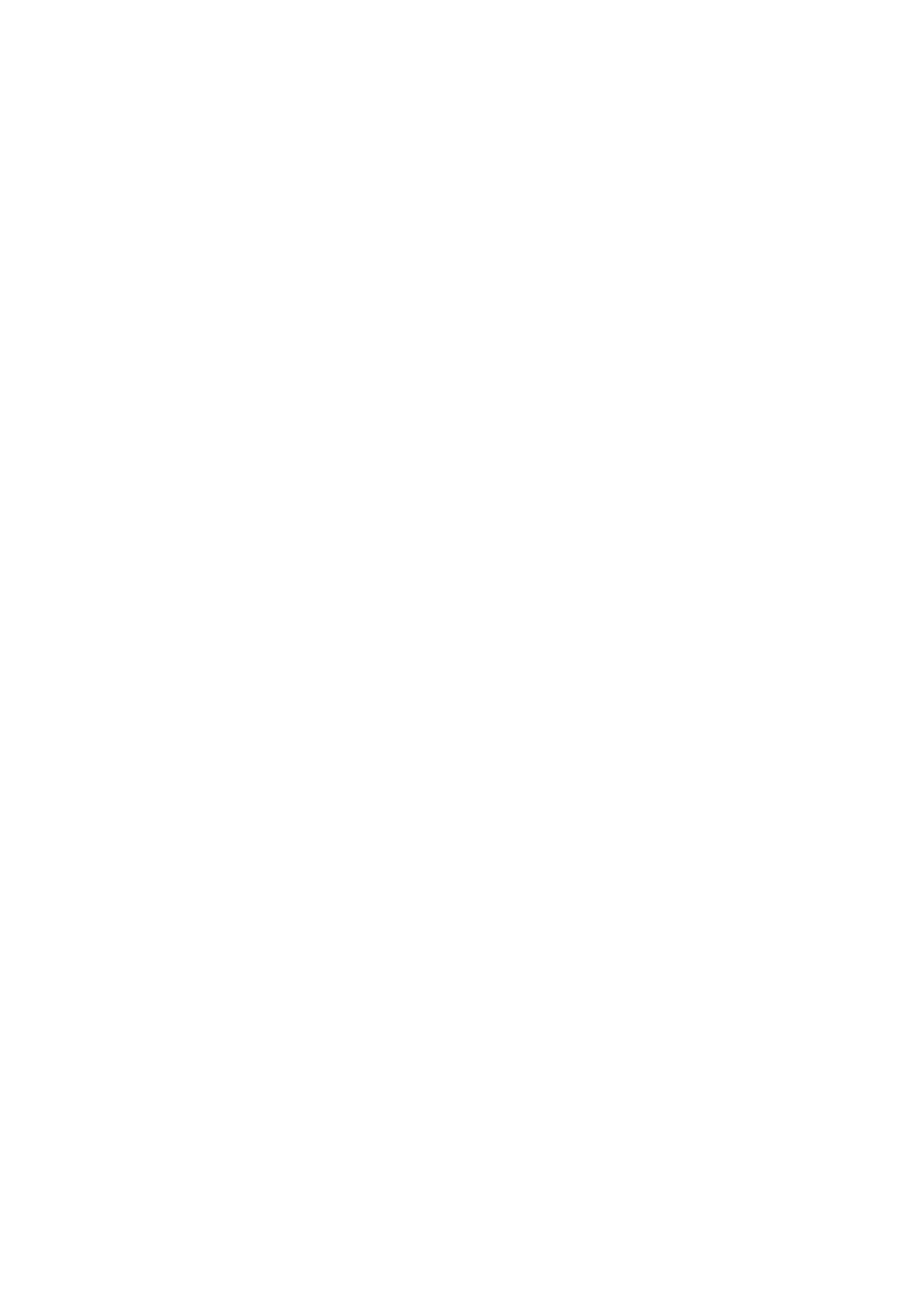

# Property and Building Sector Energy Efficiency Agreement Commercial properties **Commercial Property Action Plan**

With this Action Plan RAKLI – The Finnish Association of Building Owners and Construction Clients (hereinafter RAKLI) shall implement the Property and Building Sector Energy Efficiency Agreement, which is an agreement on the promotion of energy efficiency among the property and building sector in 2017–2025, signed by the Ministry of the Environment (hereinafter ME), the Ministry of Economic Affairs and Employment (hereinafter MEAE), the Energy Authority and RAKLI.

In accordance with the Property and Building Sector Energy Efficiency Agreement, the Commercial Property Action Plan steering group monitors and guides the implementation of the Action Plan and its targets and, when necessary, makes proposals on its development.

This Action Plan presents the targets and obligations to which the participant joining the Property and Building Sector Energy Efficiency Agreement (hereinafter the Participant) is committed itself to, and the procedures for termination of the agreement, for dismissal of the Participant, and for the Participant's withdrawal, and any potential consequences. In addition, this Action Plan presents the actions by the ME, the MEAE, the Energy Authority and RAKLI in accordance with the Property and Building Sector Energy Efficiency Agreement, and the relationship to the implementation of the Energy Efficiency Act in a large company.

The ministry responsible for the Commercial Property Action Plan is the Ministry of Economic Affairs and Employment (MEAE).

# **1 Agreement period, target group and joining the agreement scheme**

## **1.1 Agreement period and agreement terms**

The agreement period 2017–2025 of the Property and Building Sector Energy Efficiency Agreement is divided into two agreement terms: term 2017–2020 (4 years) and term 2021–2025 (5 years), the total agreement period being 9 years.

## **1.2 Target group**

In general, the Property and Building Sector Energy Efficiency Agreement can be joined, through the Commercial Property Action Plan, by such RAKLI's member organisations that own commercial property that do not fall within the scope of the branch-specific Action Plans of the Energy Efficiency Agreement for Industries<sup>1</sup>. The participants can be companies, funds or other organisations.

### **1.3 Joining the agreement**

Joining the Property and Building Sector Energy Efficiency Agreement means that a participant joins in the Commercial Property Action Plan and/or the Rental Housing Property Action Plan of the Property and Building Sector Energy Efficiency Agreement with a separate accession document.

<span id="page-8-0"></span>In general, the Participant includes all energy use<sup>2</sup> under its control in the Property and Building Sector Energy Efficiency Agreement. In addition to joining this Commercial Property Action Plan, the Participant joins the

<sup>1</sup> At the time of signing this agreement, there are three branch-specific Action Plans for the service sector of the Energy Efficiency Agreement for Industries: the Action Plan for Motor Trades and Repairs, the Action Plan for the Commerce Sector, and the Action Plan for the Hotel and Restaurant Sector

<sup>&</sup>lt;sup>2</sup> Electricity, heat and fuels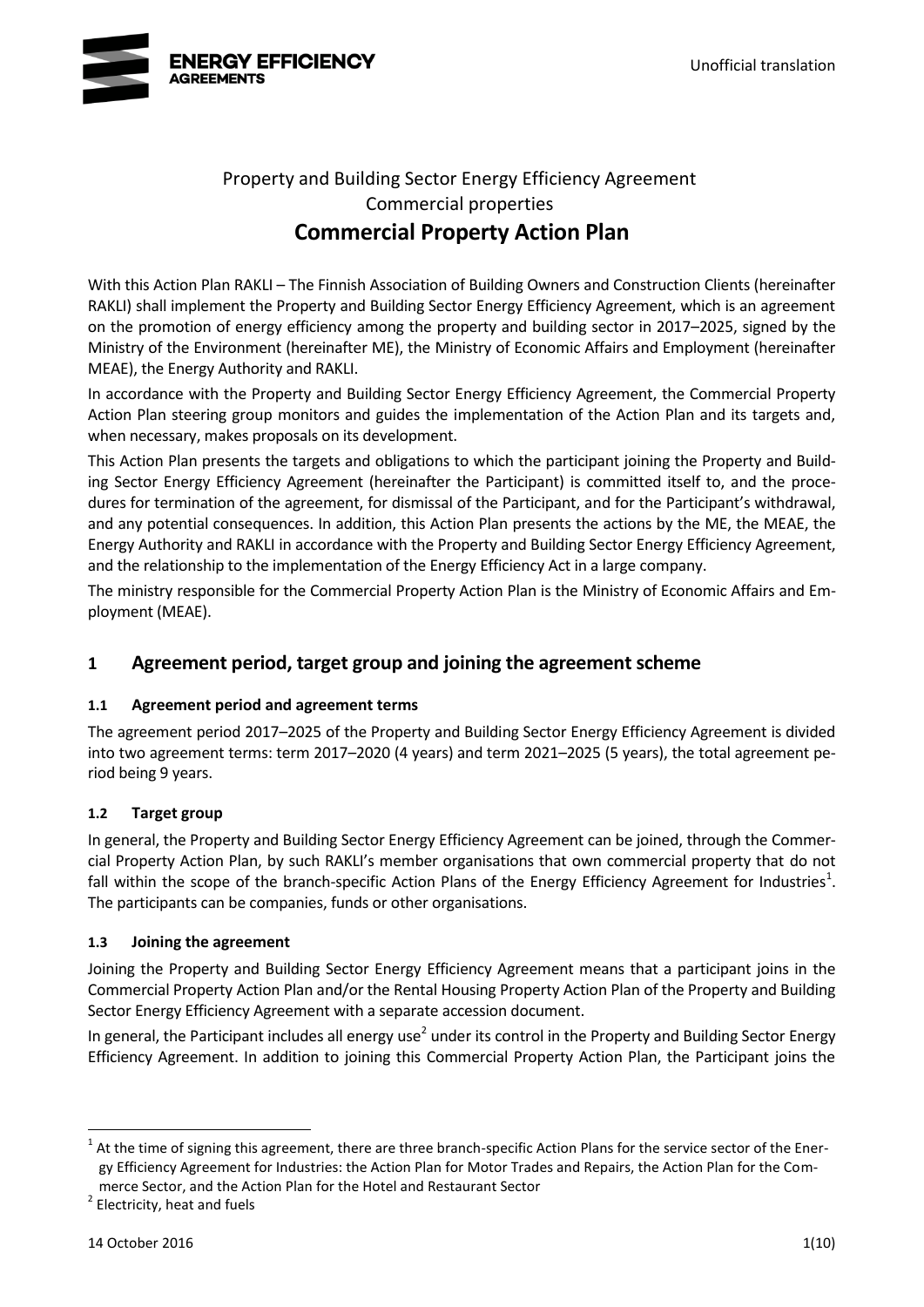

Rental Housing Property Action Plan of the Property and Building Sector Energy Efficiency Agreement, if necessary.<sup>3</sup>

To join the Property and Building Sector Energy Efficiency Agreement, the Participant must send an appropriately filled accession document and the accession details attached to the document to RAKLI. The Participant joins the Property and Building Sector Energy Efficiency Agreement once RAKLI has established that the relevant accession document for this Action Plan, signed by the Participant, and the accession details are in due form and the association has submitted a copy of the documents to Motiva Ltd to be entered into the participant register. RAKLI will notify the Participant if the accession to the Property and Building Sector Energy Efficiency Agreement is rejected.

The procedures for a participant to terminate its membership or for dismissing a participant from the scheme and any potential consequences are described in section 5.

# **2 Targets of the Action Plan**

## **2.1 Target of RAKLI**

The target of RAKLI is to include at least 60% of the combined floor area of its member organisations' property stock that is potentially within the scope of the Commercial Property Action Plan, within the scope of the Commercial Property Action Plan by 1 January 2017, and at least 80% by 31 December 2018.

The shared indicative energy savings target (GWh) of the Action Plan for 2017–2025 is 7.5% in 2025 and the intermediate target is 4% in 2020, calculated from the energy use of the member organisations included in the target group of the Action Plan.

## **2.2 Targets of the Participant**

## 2.2.1 **Target of the Participant to improve the efficiency of the energy use of its own operations**

### **Setting the target**

As a general rule, achieving the indicative target of the Action Plan requires that each participant joining this Action Plan sets an indicative energy savings target of at least 7.5% for 2017–2025 and an intermediate target of 4% for 2020 when they join the Energy Efficiency Agreement (2017–2025).

A Participant that has participated in the previous agreement period and wants to use the savings reported to the monitoring system of the Energy Efficiency Agreement scheme concerning the actions implemented during the period of 2014–2016, must set an indicative energy savings target of at least 10.5% for 2014–2025 and an intermediate target of 7% for 2020.

The Participant includes all of its energy use in the Property and Building Sector Energy Efficiency Agreement, as referred to in section 1.3. On joining the Action Plan, the Participant presents an indicative energy savings target in its accession document as the amount of energy (MWh) in 2020 and 2025. These targets are calculated from the amount of energy, included in this Action plan, that represents the Participant's normal operation during the latest calendar year available at the time of accession.

If the relative (%) improvement target set by the Participant changes fundamentally from the original due to significant structural or ownership changes that have taken place during the validity of the agreement, the Participant may adjust the savings target (MWh) to correspond with the new situation by agreeing on the matter with RAKLI and reporting the change and its reasons in connection with the next annual reporting following the change into the monitoring system of the Energy Efficiency Agreement scheme.

 $3$  If necessary, the Participant can also join the branch-specific Action Plans of the Energy Efficiency Agreement for Industries, if the energy use to be possibly included in them does not overlap with the energy use included in the Property and Building Sector Energy Efficiency Agreement.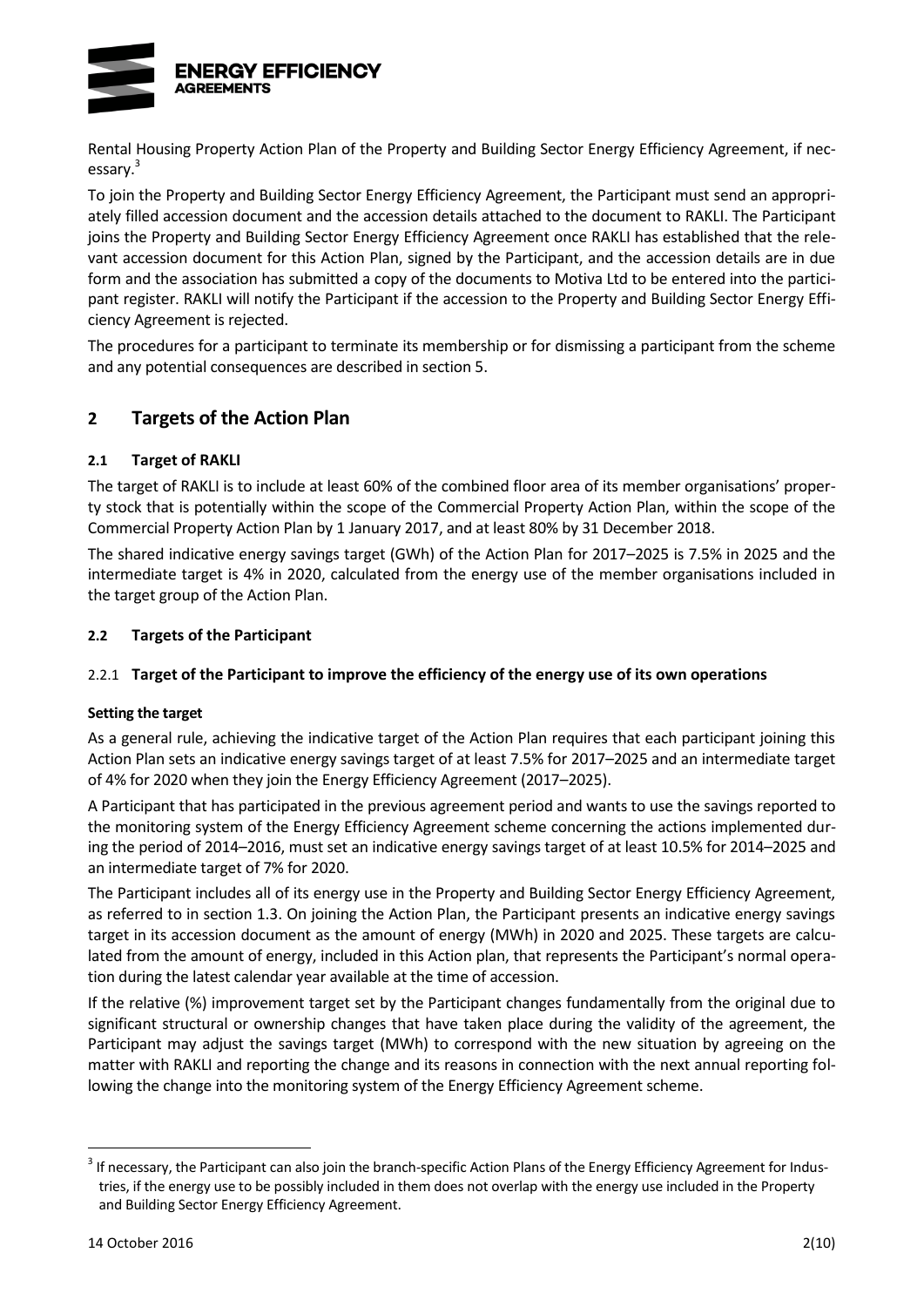

#### **Monitoring the achievement of the energy savings target set by the Participant**

An action can be accepted for monitoring the achievement of an indicative energy savings target, if the action is implemented during the period for setting the savings target (2017–2025 or 2014–2025, as described above) selected by the Participant and specified in the accession document, if it is reported to the monitoring system of the Energy Efficiency Agreement scheme, if the energy conservation impact of the action is still valid during the year in question, and if the action concerns the energy use included in the Participant's target calculation.

In this Action Plan, energy conservation means the reduction of the targeted energy consumption from the current level achieved by active measures, compared to the amount of energy that would be consumed without active measures. Correspondingly, the reduction of future energy consumption achieved by active measures can be counted as energy conservation.<sup>4</sup> The amount of saved energy (kWh/a) is determined by measuring and/or by a calculation, in which case the consumption subject to the energy efficiency improvement measure is estimated before and after the implementation of the measure, whilst ensuring normalisation for external conditions that affect energy consumption.

Th[e](#page-8-0) Participant's energy use<sup>2</sup> included in the agreement in the target years 2020 and 2025 is not required to be lower than the baseline included in the agreement.

Calculation is most often used for evaluating the conservation impact of the efficiency improvement measures that are reported into the monitoring system of the Energy Efficiency Agreement scheme and used in monitoring the achievement of the Participant's target. General instructions on calculating the savings of energy saving measures and on the related documentation can be found in the document [Ener](http://www.energiatehokkuussopimukset.fi/fi/tietoa_sopimuksista/sopimustoiminnan_kulmakivet/seuranta_ja_raportointi/saastojen_laskenta/)[giansäästötoimenpiteet energiansäästösopimuksissa](http://www.energiatehokkuussopimukset.fi/fi/tietoa_sopimuksista/sopimustoiminnan_kulmakivet/seuranta_ja_raportointi/saastojen_laskenta/) – Säästölaskennan yleisiä pelisääntöjä (energy saving measures in the Energy Efficiency Agreements – general principles for energy savings calculation, available only in Finnish) on the Energy Efficiency Agreement scheme's website.

### 2.2.2 **Targets of the Participant to improve the efficiency of the tenants' energy use**

The Participant implements measures that aim to increase its tenants' awareness of the possibilities and importance of improving the efficiency of energy use.

### 2.2.3 **Targets of the Participant concerning property maintenance**

The Participant ensures that the targets for improving the efficiency of energy use required by this Action plan are taken into consideration when defining tasks of the companies providing property maintenance services for the building stock within the scope of this Action Plan, when selecting such companies on the basis of tendering, and when making property maintenance agreements.

## **3 Implementation of the Action Plan**

#### **3.1 RAKLI**

The obligations of RAKLI are related to the implementation of the Rental Housing Property and Commercial Property Action Plans of the Property and Building Sector Energy Efficiency Agreement.

In order to achieve the targets of the Action Plan, RAKLI shall

- encourage and advise its member companies and/or organisations or similar bodies to join the Property and Building Sector Energy Efficiency Agreement, and take part in supporting the implementation of the agreement scheme
- receive the accession document signed by the Participant, verify that it is in due form, and submit the document signed to Motiva Ltd to be entered into the participant register

 $4$  For example, the construction of new buildings with stricter requirements than what are specified or the procurement of equipment that is higher than ecodesign level.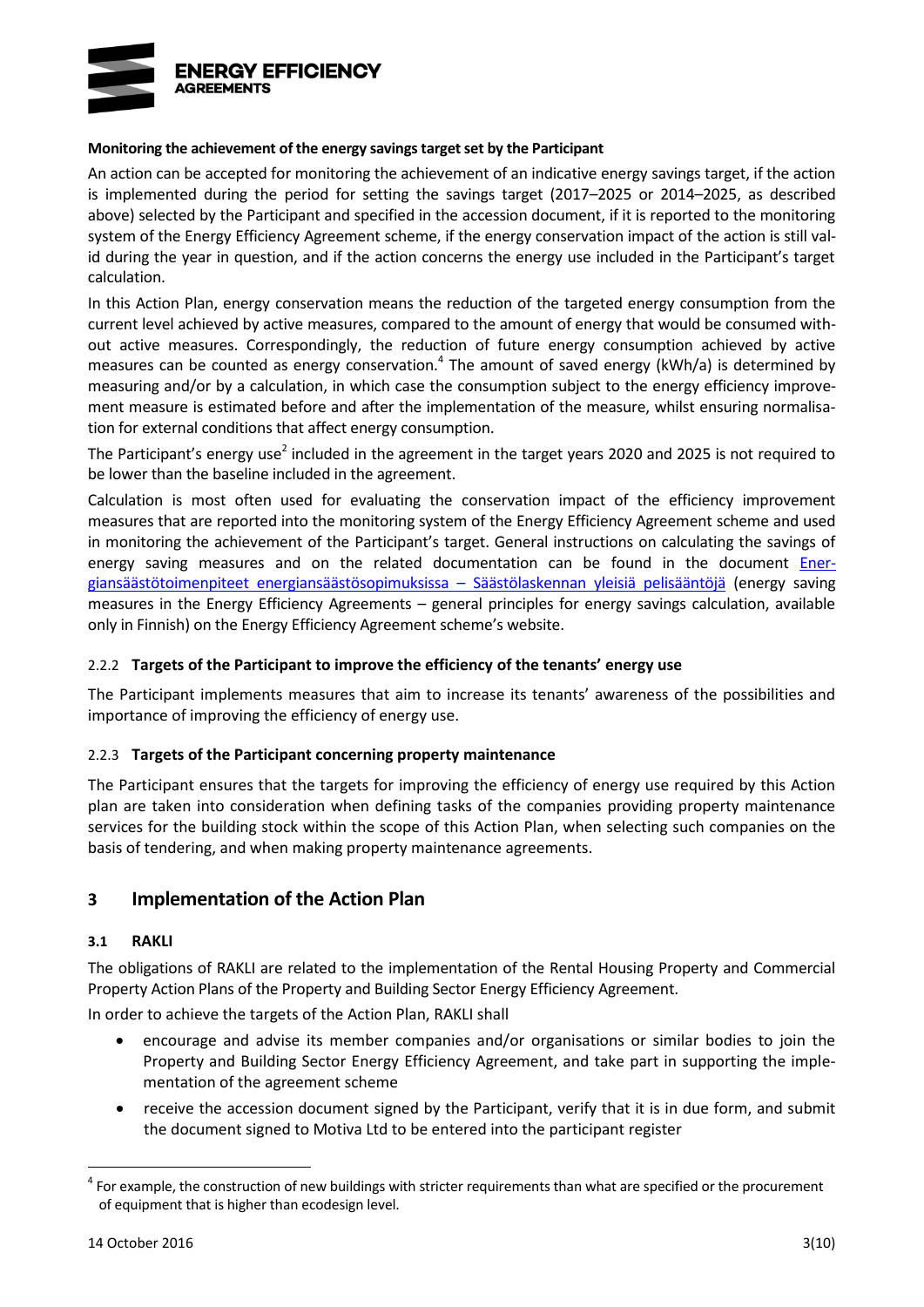

- together with Motiva Ltd, monitor the implementation of the savings targets of the participants which have joined this Action Plan
- advise the participants which have joined the Action Plan in the implementation of participantsspecific reporting, and participate in the drawing up of the annual monitoring report<sup>5</sup> related to the Action Plan
- <span id="page-11-0"></span> participate in the implementation of the development and pilot projects related to the implementation of the Action Plan together with other parties to the agreement
- participate in the development of the property and building sector agreement scheme together with the ministries, the Energy Authority, and any other bodies participating in the implementation of the agreement scheme
- at its discretion, accept participants outside its membership to participate in the Commercial Property Action Plan, and specify an appropriate annual fee for the said participants
- implement the steering group's possible decision on the dismissal of the Participant.

## **3.2 Ministry of the Environment**

In order to achieve the targets and taking into account the available appropriations, the Ministry of the Environment shall

 participate in the development of the Property and Building Sector Energy Efficiency Agreement scheme together with RAKLI, the Ministry of Economic Affairs and Employment, the Energy Authority, and any other bodies participating in the implementation of the agreement scheme.

## **3.3 Ministry of Economic Affairs and Employment (the ministry responsible for the Action Plan)**

In order to achieve the targets and taking into account the available appropriations, the Ministry of Economic Affairs and Employment shall

- support the energy audits and analyses on energy conservation by the participants which have joined the Commercial Property Action Plan, in accordance with the conditions for granting energy subsidy by the Ministry of Economic Affairs and Employment<sup>6</sup>. When determining the amount of subsidy, take into account as a positive factor the Participant's commitment to long-term energy conservation and improvement of energy efficiency
- support investments related to energy conservation established in the energy audits and analyses of the Participants which have joined the Commercial Property Action Plan, or in similar studies, meeting the general terms and conditions of energy subsidy. Projects promoting the introduction of new technologies and procedures take priority. When determining the amount of subsidy, take into account as a positive factor the Participant's commitment to long-term energy conservation and improvement of energy efficiency
- participate in the development of the Property and Building Sector Energy Efficiency Agreement scheme together with RAKLI, the Ministry of the Environment, the Energy Authority, and any other bodies participating in the implementation of the agreement scheme, in so far as the tasks are not assigned by the Ministry of Economic Affairs and Employment to the Energy Authority.

<sup>&</sup>lt;sup>5</sup> The annual monitoring reports of the Action Plans are summarised from the data reported annually by the participants.

 $^6$  The mandatory energy audits for large companies, as referred to in section 6 of the Energy Efficiency Act (1429/2014), will not be subsidised.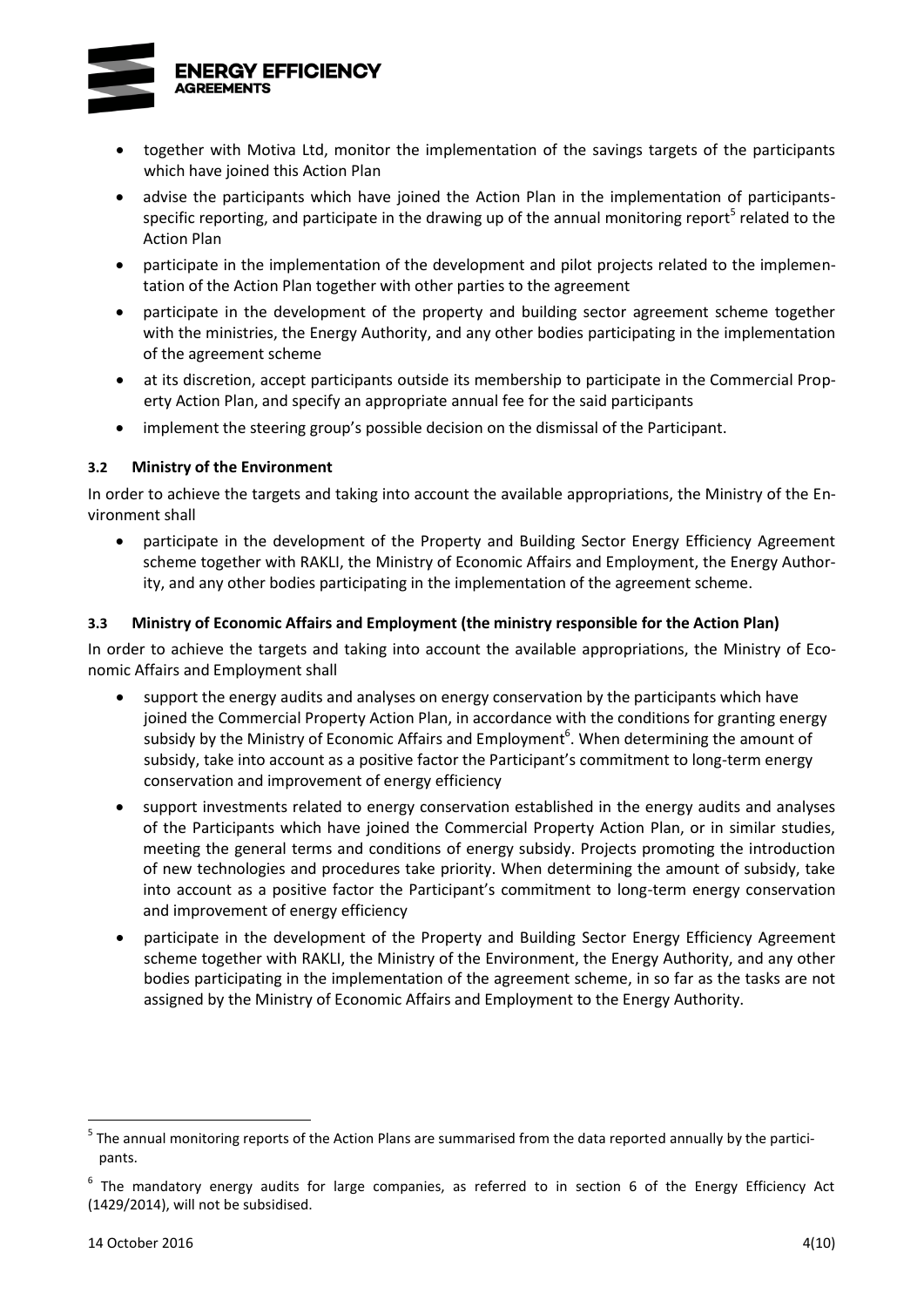

### **3.4 Energy Authority**

In order to achieve the targets and taking into account the annual available appropriations, the Energy Authority, under the guidance of the MEAE, shall

- participate in the implementation of the Energy Efficiency Agreement scheme with adequate resources
- participate in the development of the Property and Building Sector Energy Efficiency Agreement scheme together with RAKLI, the ministries, and any other bodies participating in the implementation of the agreement scheme, in so far as the tasks are assigned by the Ministry of Economic Affairs and Employment to the Energy Authority
- monitor the implementation of the targets of the Property and Building Sector Energy Efficiency Agreement
- participate in the implementation of the development and pilot projects related to the implementation of the Commercial Property Action Plan, together with other parties to the agreement
- allocate resources for Motiva Ltd, so that Motiva can maintain the Commercial Property Action Plan participant register, produce information required for monitoring the implementation of the targets and realisation of the impacts of the agreement, monitor the implementation of the Commercial Property Action Plan, support the communication of the agreement scheme and maintain the website, participate in the development of the Property and Building Sector Energy Efficiency Agreement scheme, maintain and develop the monitoring system of the agreement scheme, compile the annual report of the Commercial Property Action Plan and participate in the production of the report's d[a](#page-11-0)ta<sup>5</sup>, support the execution of the Participants' agreement by, for example, producing communication and training material on good practices, and participate in the co-ordination and implementation of any development and pilot projects
- monitor the fulfilment of the agreement obligations of the participants, send the Participant a notification on the failure to meet the agreement obligations and, if necessary, present the issue concerning the failure to meet the agreement obligations to the steering group.

### **3.5 Obligations and actions of the participant**

### 3.5.1 **Obligations of the Participant to improve the efficiency of the energy use of its own operations**

The functional target of the Property and Building Sector Energy Efficiency Agreement is to include the continuous improvement of energy efficiency as part of the management systems used or to be introduced by the Participant. Continuous improvement of energy efficiency requires the managements' commitment, setting of long-term goals and targets, and systematic implementation and monitoring of these goals and targets.

The Participant commits itself to the continuous improvement of energy efficiency and to other obligations and actions allocated to the Participant by this Action Plan, whenever it is technically and economically justifiable, taking health, safety and environmental aspects and the protection of cultural heritage into consideration.

## **Organisation and planning of operations**

<span id="page-12-0"></span>On joining the agreement, the Participant appoints a participant-specific person in charge and, if the Participant so wishes, persons in charge for each site/group of sites<sup>7</sup>. The participant-specific person in charge of the

 $^7$  If the Participant has a large number of fairly small and similar sites that belong to the same building category, some of the actions of the Action Plan may also be allocated to a group of sites consisting of several sites, to be specified on accession. As an agreement obligation of the Participant, annual reporting is to be made by the said specified sites/groups of sites, and in some areas of reporting, by reporting groups that are possibly set up from the sites/groups of sites.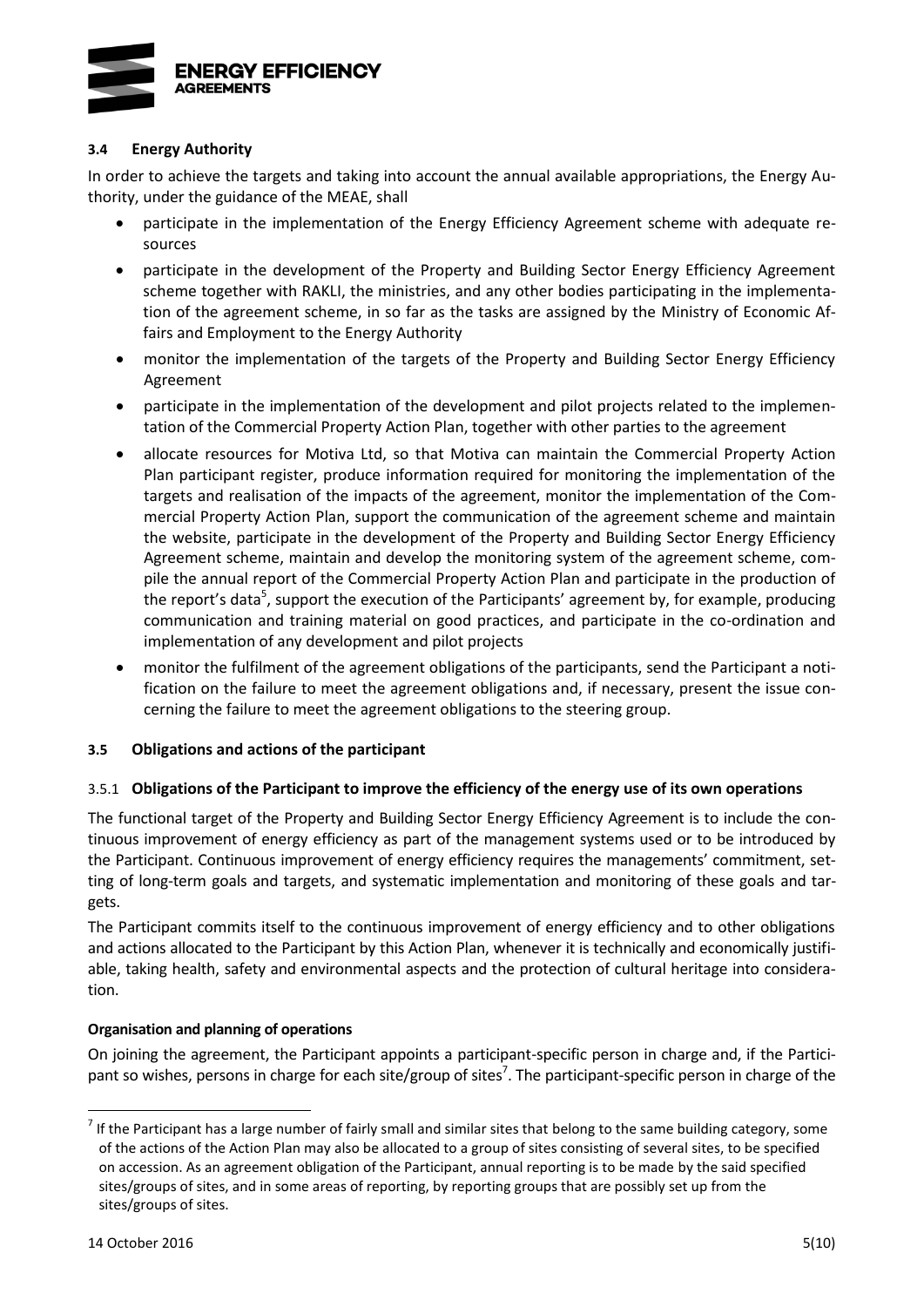

agreement acts as a contact person in matters related to the implementation of this Action Plan, and also as the person in charge of all sites/groups of sites, unless such persons are not specified separately.

The Participant draws up a participant-specific energy efficiency improvement plan, according to the schedule below. The plan must specify the actions and targets concerning the obligations specified in section 3.5.1 for each site and group of sites specified on accession. The improvement plan must also include the actions and targets concerning the tenants and property maintenance (sections 3.5.2 and 3.5.3).

A participant that has not participated in the Commercial Property Action Plan of the Property and Building Sector Energy Efficiency Agreement in 2011−2016:

- Within one year of joining this Action Plan
	- o specifies the responsibilities of energy efficiency activities and
	- $\circ$  id[e](#page-8-0)ntifies its energy use<sup>2</sup> in each site/group of sites by energy type (real estate electricity, heat and fuels), and identifies its water consumption.
- Within two years of joining this Action Plan
	- o establishes the possibilities of improving the efficiency of energy use. This can be carried out with, for example, energy audits or other similar studies<sup>8</sup>
	- $\circ$  sets the targets for improving the efficiency of energy use for each site/group of sites, whenever it is appropriate
	- o draws up a schedule for the implementation of cost-effective energy efficiency improvement measures.
- Reviews the improvement plan annually and, when necessary, updates the plan.

A participant that has participated in the Commercial Property Action Plan of the Property and Building Sector Energy Efficiency Agreement in 2011−2016 and has drawn up the improvement plan as specified above:

Reviews the improvement plan annually and, when necessary, updates the plan.

### **Improvement of energy efficiency**

The Participant implements the energy efficiency improvement measures, according to the prepared improvement plan, and monitors the energy use and the implementation of the targets set in accordance with the Action Plan.

Any energy saving measures in the building stock included in the target group of the Action Plan must always be implemented without compromising the indoor air quality.

### **Annual reporting**

<span id="page-13-0"></span>The Participant reports by the end of March each year<sup>9</sup>on the previous year's energy use<sup>10</sup>, on the related efficiency measures, and on the realisation of the said measures and any other activities related to the Action Plan into the monitoring system of the Energy Efficiency Agreement scheme to the extent required by the system.

As a general rule, all reporting of the Participant, concerning both the energy and action data, is to be made by si[t](#page-12-0)e/group of sites, as specified in the accession document<sup>7</sup>.

<sup>8</sup> Energy audits and/or other similar studies that are carried out on the building stock included in the Action Plan within a few years before the Participant joins the agreement can also be used.

<sup>&</sup>lt;sup>9</sup> On joining the Property and Building Sector Energy Efficiency Agreement, the Participant commits itself to reporting the corresponding data for 2025 in 2026. If the Participant withdraws from the agreement on 31 December 2020, it commits itself to reporting the data for 2020 in 2021.

<sup>&</sup>lt;sup>10</sup> If the Participant provides the operator of the monitoring system of the Energy Efficiency Agreement scheme (Motiva Ltd) with the necessary authorisation when joining the scheme, the reported energy use data can be transferred from the monitoring system to Statistics Finland as confidential data for the purpose of energy statistics.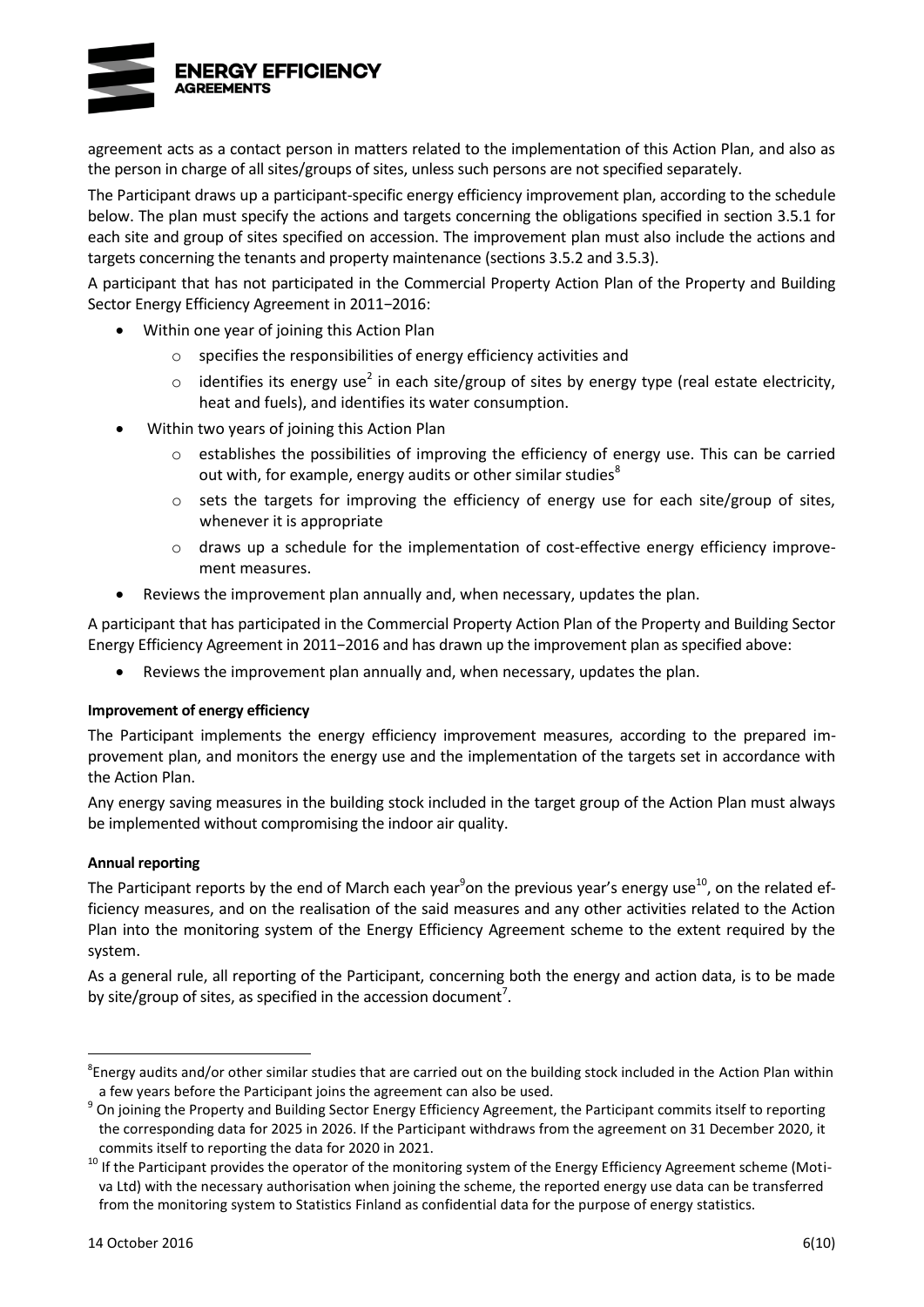

The actions related to other agreement obligations, so-called measures for the implementation of the continuous improvement, can also be reported at the participant level, or at the reporting group level. If desired, a reporting group can be set up, in co-operation with the operator of the system and the Participant, from the sites or groups of sites specified in the accession document, before the first annual reporting takes place.

The information to be reported annually by the Participant include the following:

- energy use data by site/group of sites
- efficiency improvement measures related to energy use observed in energy audits or other studies, implemented by the Participant during the monitoring year, and the estimated energy conservation impacts and investment costs of the said measures by site/group of sites
- monitoring of the progress of other actions related to the implementation of this Action Plan, to the extent required by the monitoring system and at the level of participant or site/group of sites, or at a reporting group level agreed on before the first monitoring takes place, using a division enabled by the monitoring system.

#### **Training and internal communication**

The Participant organises training for its personnel, so that the personnel has the necessary information and skills related to its own tasks and operations and the preparedness for the efficient use of energy.

The Participant keeps the personnel informed of the set targets and measures for the implementation of the continuous improvement of energy efficiency and of the achieved results.

#### **Energy efficiency in planning and procurement**

The Participant includes energy efficiency as part of its procurement procedure, so that, in addition to procurement costs, lifetime costs and service life are taken into account in purchasing, renting, planning and investment.

#### **New energy-efficient technology and procedures**

The Participant aims to introduce new energy-efficient technology whenever it is technically and economically justifiable, taking health, safety and environmental aspects into consideration.

#### **Renewable energy**

The Participant aims to increase the use of renewable energy sources whenever it is technically and economically justifiable, taking health, safety and environmental aspects into consideration.

### 3.5.2 **Actions of the Participant to improve the efficiency of the tenants' energy use**

In order to improve the efficiency of the tenants' energy use, the Participant ensures that its tenants are systematically provided with information and advice on use that promote energy efficiency. The Participant aims to support renting activities and co-operation between tenants, so that continuous improvement of energy efficiency is taken into account.

The Participant aims to promote monitoring that is based on submetering by rental unit (rented area), and aims to move towards invoicing that is based on actual energy consumption, whenever it is technically possible and can be implemented in a fair way, and if the resulted property-specific savings will be higher than the costs.

The Participant also aims, for example, to implement lease and service agreement practices that promote energy efficiency, and actions that aim at improving the use of commercial properties.

The energy efficiency improvement plan referred to in section 3.5.1 also includes the actions and targets concerning the tenants.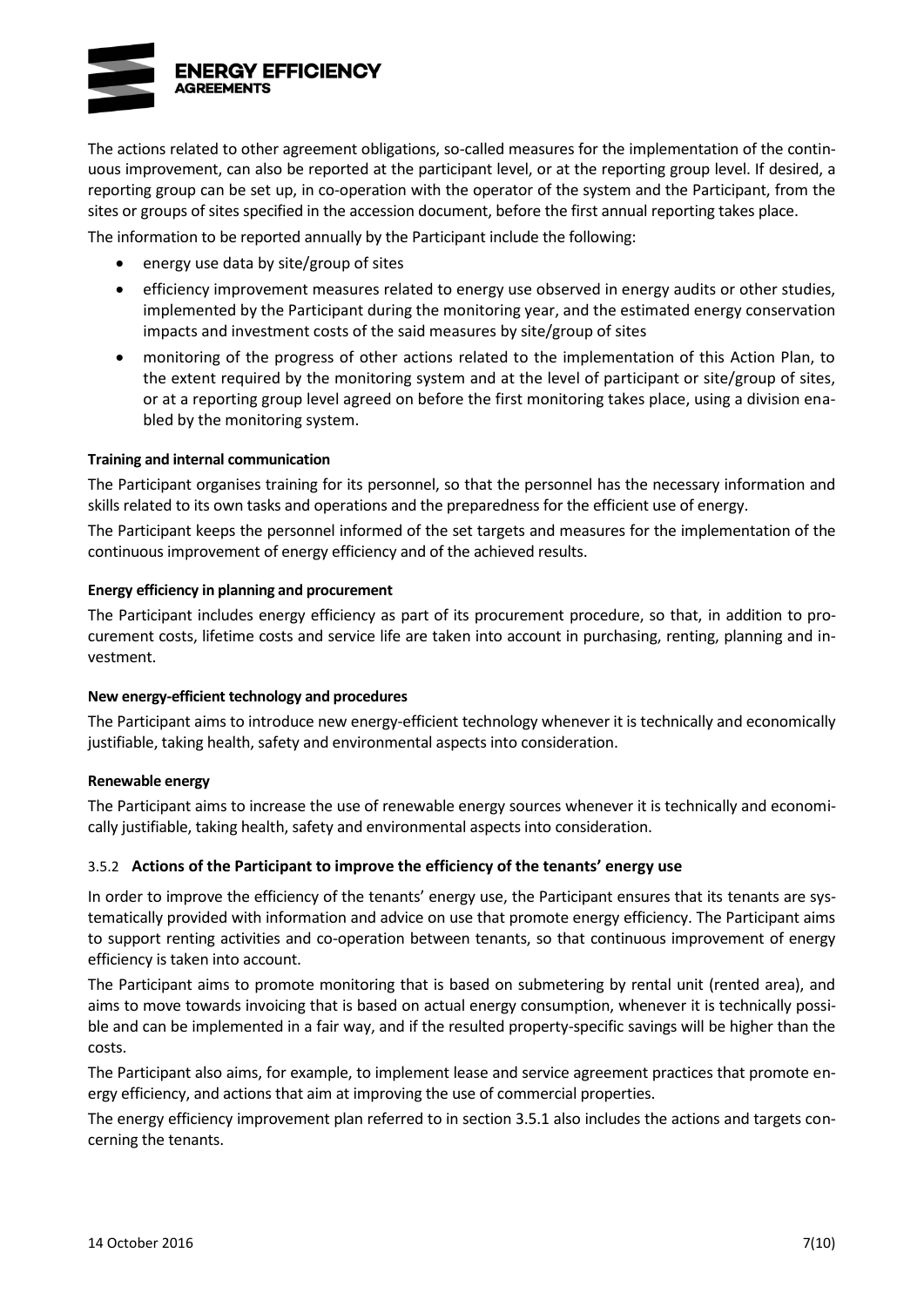

### 3.5.3 **Actions of the Participant concerning property maintenance**

When defining tasks of the companies providing property maintenance services, when selecting such companies on the basis of tendering, and when making property maintenance agreements, the Participant obligates the related companies to contribute to ensuring that the property maintenance scheme arranged for the building stock included in the Energy Efficiency Agreement is comprehensive, target-oriented and includes proper assignment of responsibilities, so that the scheme creates the conditions for the implementation of the energy-efficiency targets set in this Action Plan. The Participant monitors the implementation of the obligations related to energy efficiency and specified in the property maintenance agreements, according to the plan.

The Participant promotes the introduction of site-specific, monthly-level consumption monitoring in the entire commercial property stock subject to the Action Plan, and sets the targets for its coverage. Consumption monitoring includes the monitoring of the Participant's heat, electricity, fuel and water consumption related to the target. In addition to consumption monitoring, specific energy and water consumption can be monitored (the meters can include, for example,  $kWh/m^2$ ,  $kWh/m^3$ ,  $kWh/m$ an-year,  $kWh/workstation$ , kWh/number of customers, kWh/annual turnover, and, for water consumption, I/m<sup>3</sup>/year and I/person/day).

The energy efficiency improvement plan referred to in section 3.5.1 also includes the actions and targets concerning property maintenance.

### **3.6 Implementation of agreement obligations with an energy management system**

If a participant which has joined the Property and Building Sector Energy Efficiency Agreement so wishes, it can, instead of the obligations described in section 3.5.1, commit itself to the continuous improvement of energy efficiency by introducing an Energy Efficiency System EES<sup>11</sup> within 12 months of joining the Energy Efficiency Agreement. A management review is carried out to ensure that the selected energy efficiency or energy management system is appropriately implemented. In such a case, the participant commits itself to using the system<sup>12</sup> throughout the agreement period.

The Participant also includes the actions and targets concerning the tenants and property maintenance (sections 3.5.2 and 3.5.3) in the energy management system.

On joining the agreement, the Participant appoints a participant-specific person in charge and, if the Participant so wishes, persons in charge for each site/group of sites. The participant-specific person in charge of the agreement acts as a contact person in matters related to the implementation of this Action Plan, and also as the person in charge of all sites/groups of sites, unless such persons are not specified separately.

The Pa[r](#page-13-0)ticipant commits itself to reporting by the end of March each year<sup>9</sup> on the previous year's energy use, on the related efficiency measures, and on the realisation of the said measures and any other activities related to the Action Plan into the monitoring system of the Energy Efficiency Agreement scheme to the extent required by the system.

In addition, the Participant aims to introduce new energy-efficient technology whenever it is technically and economically justifiable, taking health, safety and environmental aspects into consideration. In addition, the Participant aims to increase the use of renewable energy sources whenever it is technically and economically justifiable, taking health, safety and environmental aspects into consideration.

 $11$  Instead of the Energy Efficiency System  $EES$ , the participant can alternatively introduce an Energy Efficiency System [EES](http://motiva.fi/toimialueet/energiakatselmustoiminta/pakollinen_suuren_yrityksen_energiakatselmus/energiatehokkuusjarjestelma_etj)<sup>+</sup> or an ISO 50001 energy management system.

<sup>12</sup> EES, EES+ or ISO 50001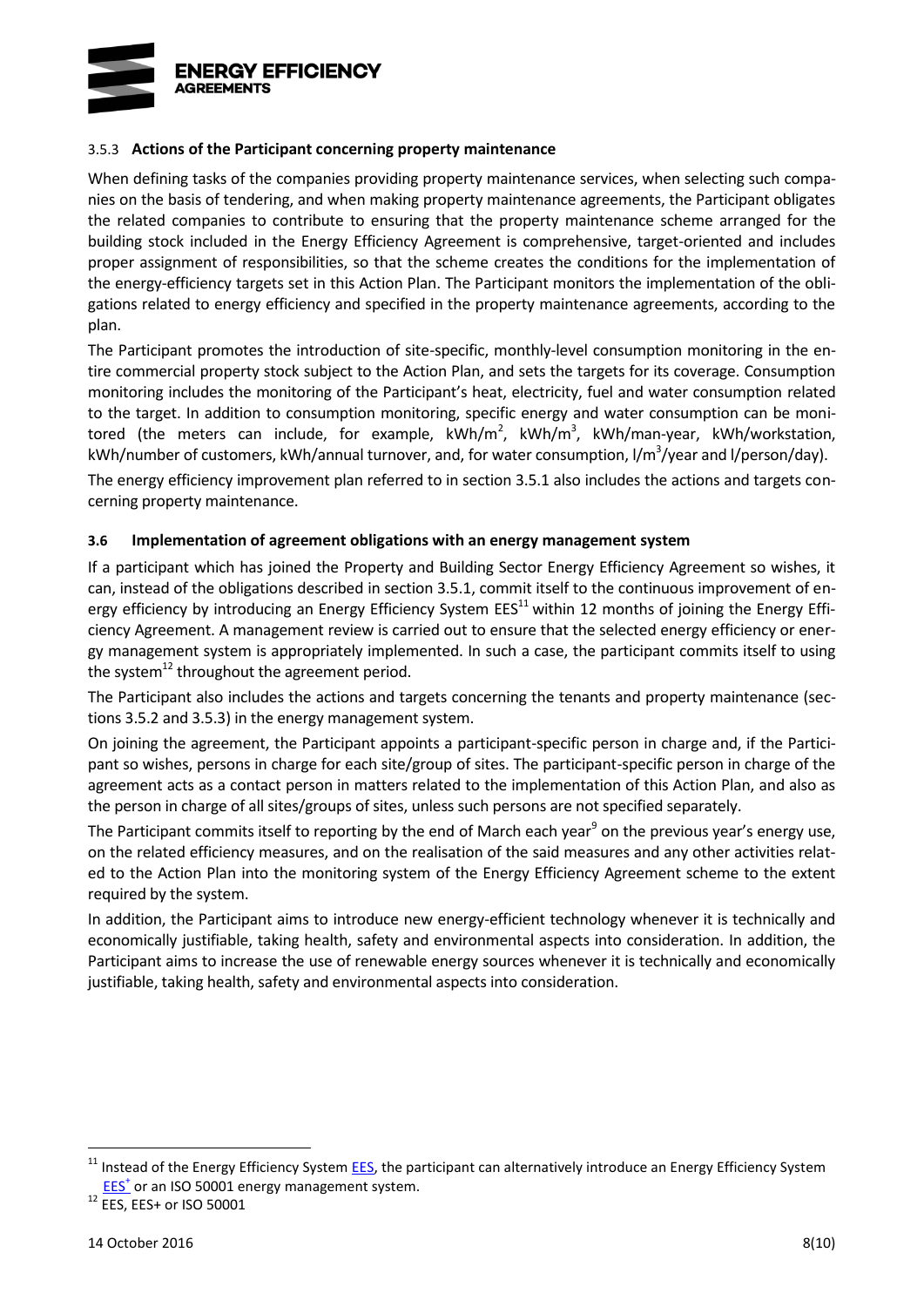

# **4 Steering group**

The activities in accordance with this Action Plan are guided by the steering group specified in the Property and Building Sector Energy Efficiency Agreement. RAKLI appoints the chairman of the steering group and the Energy Authority appoints the vice-chairman of the steering group. The steering group decides on the group's secretary and other members and experts to be invited to the group.

The tasks of the steering group include:

- Providing general instructions and interpretations related to the implementation of the Action Plan, when necessary.
- Monitoring the implementation of the targets of the Action Plan.
- Preparing the proposals for necessary changes, if it seems unlikely that the indicative energy savings targets of the Action Plan set for 2020 and 2025 can be achieved, based on the monitoring of the Action Plan. At the same time, it will be agreed on how to implement the changes, together with the Participants which have joined the agreement.
- Participating in the conception and preparation of the development and pilot projects related to the execution of the agreement, together with the participants and any other bodies participating in the implementation of the agreement scheme.
- Deciding, by the end of 2019, on the targets to be set for the participants which will join in the second agreement term 2021–2025 only.
- Deciding on the dismissal of the Participant in accordance with section 5.2.
- Deciding on the completion of unfinished projects, if a signatory party/parties to the Property and Building Sector Energy Efficiency Agreement withdraw from the agreement or the Property and Building Sector Energy Efficiency Agreement is terminated.

# **5 Termination of the agreement, dismissal from the agreement, potential consequences and withdrawal from the agreement**

### **5.1 Termination by the Participant's withdrawal and potential consequences**

<span id="page-16-0"></span>The Participant may withdraw from the Property and Building Sector Energy Efficiency Agreement by notifying the Energy Authority<sup>13</sup>and RAKLI thereof in writing. In its notice of withdrawal, the Participant commits itself to reporting any energy subsidies received during the agreement period on the basis of the Energy Efficiency Agreement.

The energy subsidies granted on the basis of this agreement and received by the Participant withdrawing from the Energy Efficiency Agreement may be collected, according to the conditions on the recovery recorded in the subsidy decision in question. The authority that has granted the subsidy will decide on the collection separately for each case.

## **5.2 Dismissing a participant from the Property and Building Sector Energy Efficiency Agreement and potential consequences**

A participant may be dismissed from the Property and Building Sector Energy Efficiency Agreement, if the Participant does not fulfil the obligations it has undertaken on joining the agreement. A ground for dismissal may be repeated failures to implement the Participant's obligations in accordance with the agreement or to report the required information into the monitoring system of the Energy Efficiency Agreement scheme.

Upon detecting a failure to fulfil an agreement obligation, the Energy Authority will send the Participant a notification. If the Participant does not correct its operations appropriately within the prescribed time limit, the Energy Authority will present the issue to the steering group of the Action Plan the Participant has joined in.

<sup>&</sup>lt;sup>13</sup>[kirjaamo@energiavirasto.fi](mailto:kirjaamo@energiavirasto.fi)